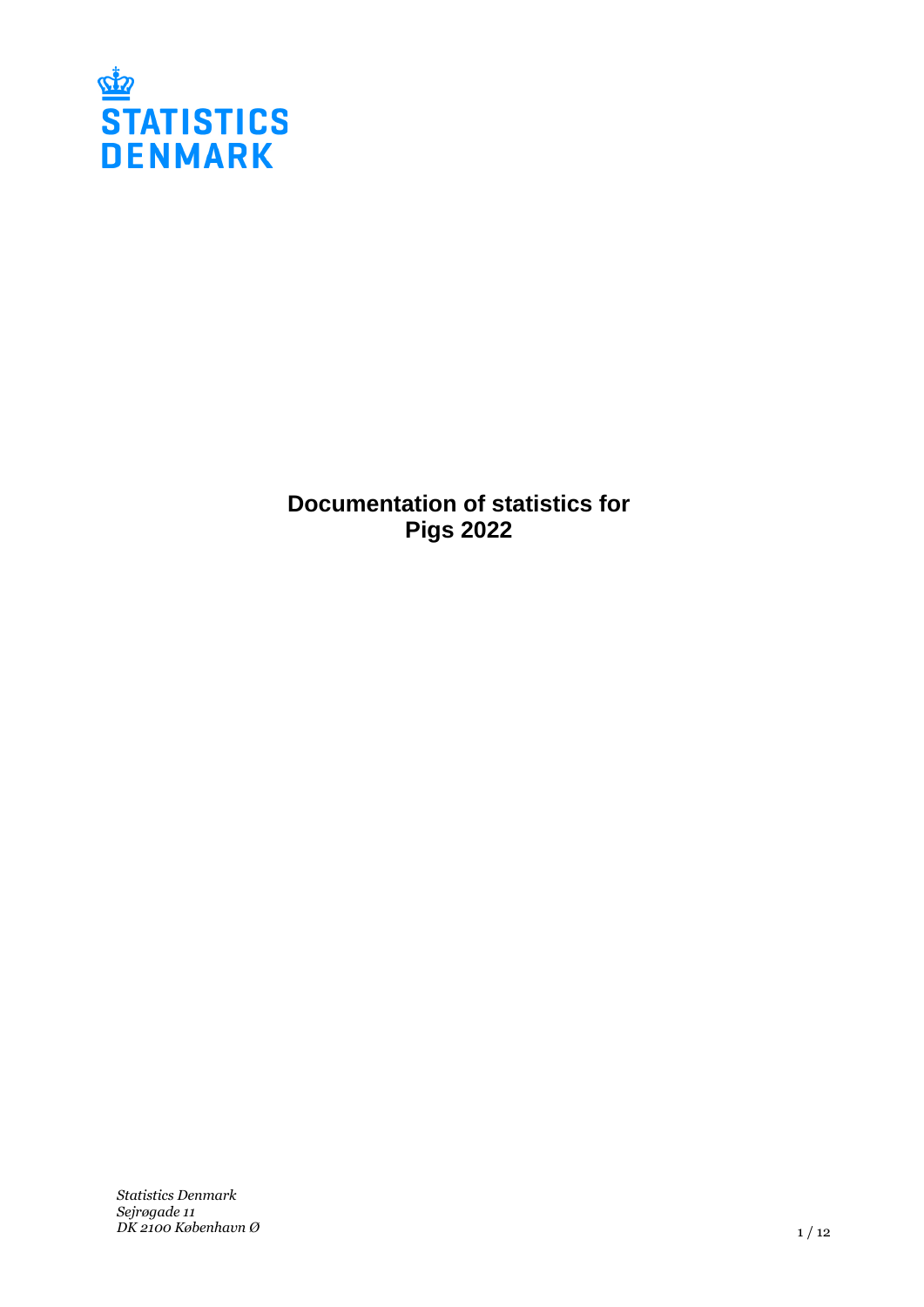

# **1 Introduction**

The statistics on the stock of pigs shows the total number of pigs in Denmark. It aims, among other tings, to form a basis for forecasting future slaughters and future stock of sows. The statistics are also used for different economic and environmental estimations and analyses. The stocks of pigs have been compiled since 1915 but with slightly different methods used over time. The last change was in 01 April 2018. The difference in the number of pigs for new and the old method of analysis is below 1 per cent. The statistics are considered to be comparable from 1998 onwards.

# **2 Statistical presentation**

The pig survey are a sample survey published every quarter as the numbers of pigs in Denmark. The statistics are published in the newsletter Nyt fra Danmarks Statistik (in Danish only) and in the Statbank. The data series with the total stock of pigs (pigs, total) are only published without seasonal adjustment from 2020.

# **2.1 Data description**

The pig surveys are a estimation of the total number of pigs in Denmark at the first day in every quarter. The statistic are based on a sample from a population includes all active farms in Denmark, which is registered with pigs in [the Central Livestock Register \(CHR\)](https://chr.fvst.dk/). The stock of pigs is further divided into 10 sub-groups and a total for the stock of sows.

### **2.2 Classification system**

The stock of pigs is grouped as **total number of pigs** with the following 10 sub-groups:

- Boars for service
- Pigs for breeding (over 50 kilo)
- Sows (gilts) covered for the first time
- Other sows to farrow
- Barren sows
- Sows with litters
- Piglets at sows
- Weaners under 50 kilo
- Pigs for slaughtering, 50 kg and over
- Boars and sows for slaughter

#### In addition the **total number of sows** are published based on summation of:

- Sows covered for the first time
- Other sows to farrow
- Barren sows
- Sows with litters

### **2.3 Sector coverage**

The agricultural sector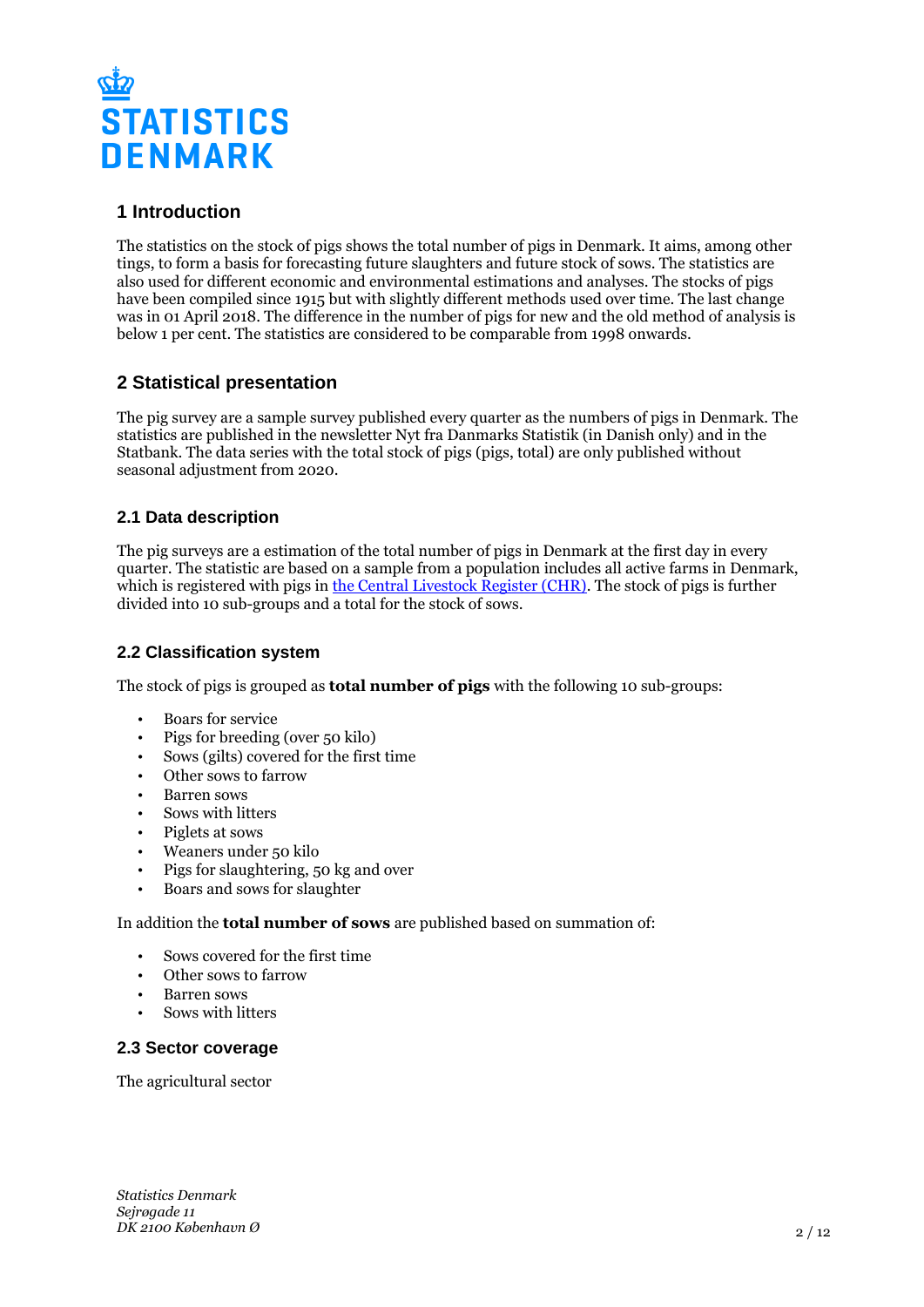

#### **2.4 Statistical concepts and definitions**

Other sows to farrow.: Other sows, which are mated and they are expected to be pregnant. Sows to farrow for the first time are not below other sows.

Boars for service: A boar is a male pig on 50 kilo or more used for breeding.

Sows with litters: Sows with piglets where the piglets teat at the sow.

Weaned pigs under 50 kg: Consists of piglets (from 7 to 35 kilo) taken from their mother and young pig up to a weight of 50 kg.

Barren sows: Sows, for breeding, which are not yet pregnant or have piglets, which teat at the sow.

Sows to farrow for the first time: Female pig that is pregnant for the first time.

Agricultural farms in Denmark: A technical and economic unit producing agricultural products, either livestock or crops.

Sows and boars taken out for slaughter: Breeding boars and sows for slaughtering, as they are not to be used in breeding anymore.

Piglets: Newborn pig that still feeds on the sow.

Sows, total: The total number of sows, which are the sum of: Pigs (over 50 kilo) for breeding, Other sows to farrow, Sows with litters and Barren sows. A sow is a female pig used for breeding.

Pig (over 50 kg) for breeding: Female pig (over 50 kg) for breeding and they has not yet paired the first time.

Pig: The term "pig" means domestic animals of the species Sus scrofa domesticus.

Pigs, total: The total number of pigs in Denmark.

#### **2.5 Statistical unit**

Pigs

#### **2.6 Statistical population**

The total number of pigs in Denmark.

#### **2.7 Reference area**

Denmark.

#### **2.8 Time coverage**

The statistics cover the period from first quarter 1998 and onward. Older time series are described under Comparability over time.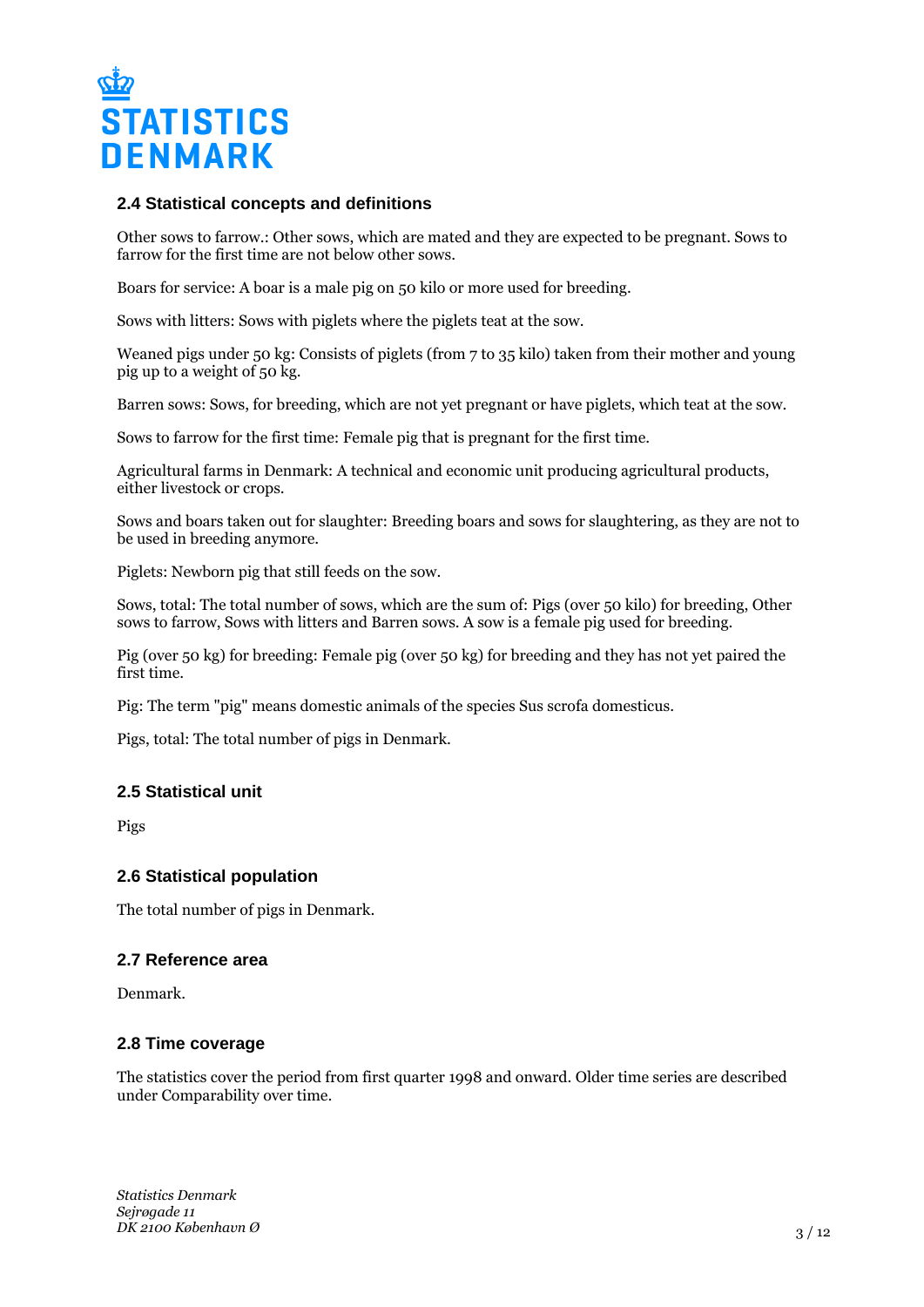

# **2.9 Base period**

Not relevant for this statistics.

# **2.10 Unit of measure**

The unit of measure is number of pigs in 1000.

# **2.11 Reference period**

The survey date is the 1st day in each quarter i.e. 01 January , 01 April, 01 July and 01 October.

### **2.12 Frequency of dissemination**

The statistics are published quarterly.

### **2.13 Legal acts and other agreements**

The legal authority to collect data is provided by the Act on Statistics Denmark, section 8.

The statistics are regulated by [EU Regulation \(EC\) No 1165/2008 of the European Parliament and of](https://eur-lex.europa.eu/legal-content/EN/TXT/PDF/?uri=CELEX:32008R1165&from=EN)  [the Council](https://eur-lex.europa.eu/legal-content/EN/TXT/PDF/?uri=CELEX:32008R1165&from=EN) of 19 November 2008 concerning livestock and meat statistics.

### **2.14 Cost and burden**

The response burden is calculated at 600,000 DKK in 2014.

### **2.15 Comment**

For further information please consult the subject page [Livestock](https://www.dst.dk/en/Statistik/emner/erhvervslivets-sektorer/landbrug-gartneri-og-skovbrug/husdyr) or contract Statistic Denmark. The collection of data for these statistics has not been affected by COVID-19.

# **3 Statistical processing**

Data for the pig survey is collected by means of web questionnaires or by means of the system to system solution ArgoSofts Winsvin. A sample of about 1.700 holdings with pigs according to the The Central Husbandry Register  $(CHR)$  is selected. The survey is a sample survey divided into groups (strata) by the size of pigs and types of pigs on the single holding. Farms with many pigs are selected every time. The answers are validated for unrealistic values and next the sample is extrapolated to the total population of all farms with pigs.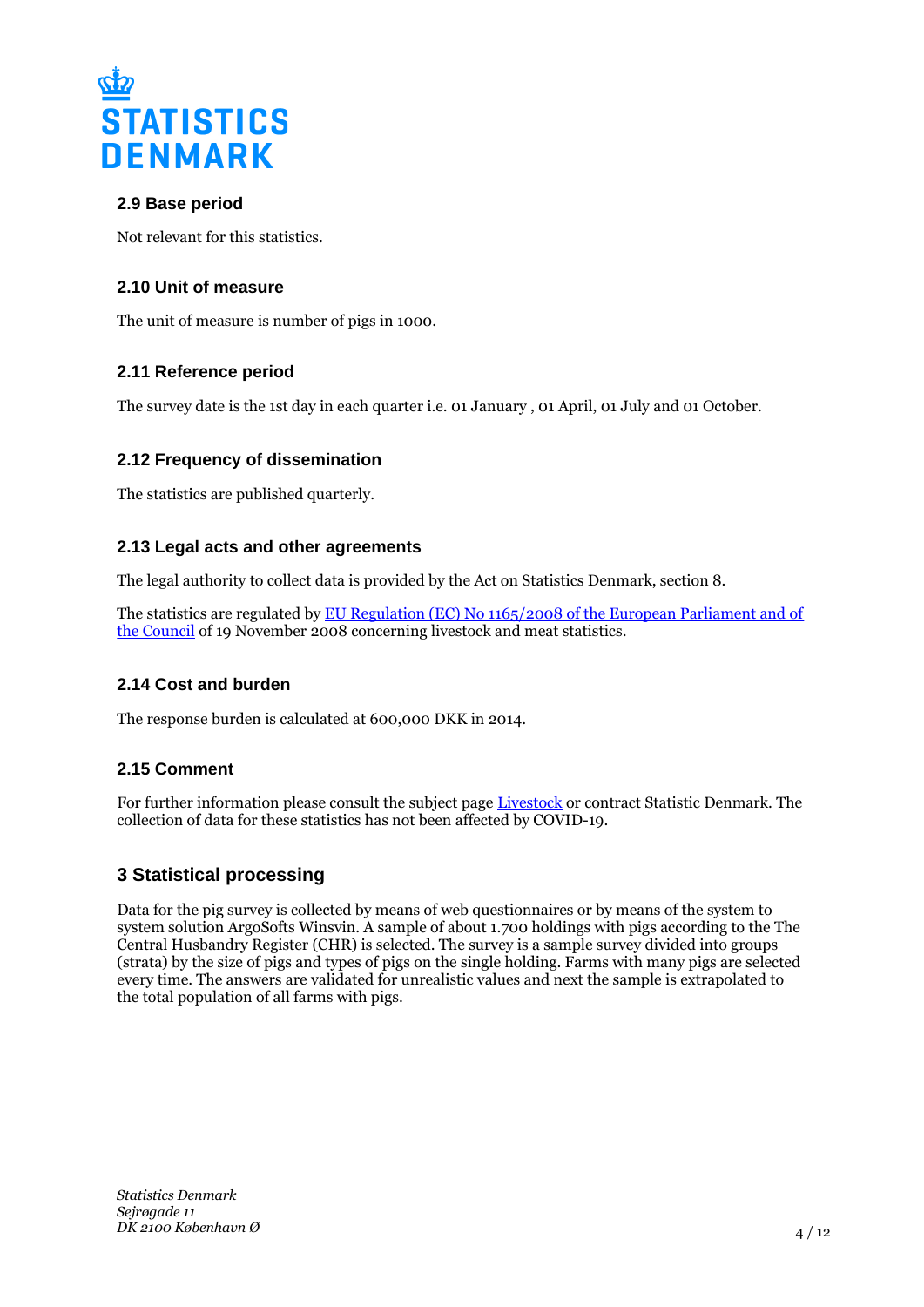

## **3.1 Source data**

The pig survey is a sample survey, The population includes all active farms in Denmark and is integrated in the Statistical Business Register (ESR) (CHR)[https://chr.fvst.dk], which is kept by Statistics Denmark, and which is registered with pigs in the [Central Livestock Register \(CHR\)](https://www.foedevarestyrelsen.dk/english/Animal/AnimalHealth/Central_Husbandry_Register/Pages/default.aspx).

In the selection of the survey population, the holdings are divided into 22 strata according to the types of pigs and the number of pigs in total on the holding obtained by the latest count of pigs from the holding. These data can originate from either the pig survey or [The Agricultural and](https://www.dst.dk/en/Statistik/dokumentation/documentationofstatistics/agricultural-and-horticultural-survey)  [Horticultural Survey](https://www.dst.dk/en/Statistik/dokumentation/documentationofstatistics/agricultural-and-horticultural-survey) depending on which count was the latest for the specific holding.

All farms with at least 5,000 sows and all farms with at least 10,000 pigs for slaughtering or piglets are selected each time, while the selected in other strata are random, however, a holding will at maximum participate 8 consecutive times in the sample.

The size of the sample: - 01 January 2022: 1,705 farms with pigs out of 2,844 farms with pigs - 01 April 2022: 1,688 farms with pigs out of 2,793 farms with pigs

# **3.2 Frequency of data collection**

Data are collected quarterly.

#### **3.3 Data collection**

Data collection takes place via questionnaires using an electronic reporting form http://www.Virk.dk. Statistics Denmark uploads questionnaires to the respondents, in which they are required to report data to the statistics. Online form and instructions can be found on the [information page on http://www.dst.dk](https://www.dst.dk/da/Indberet/oplysningssider/svinebestanden) (in Danish). Alternatively the system-to-system Agrosoft [WinPig.NET](https://agrosoft.eu/uk/products/winpig-net-2/).

### **3.4 Data validation**

The statistics go through an validation process. The online reporting ensures that all questions are answered. In the case of on-line reporting, there is a soft validation where the reporters are made aware of values that seem unlikely, so that they can correct them before submission if they are actually incorrect values. In the next phase, the responses received are processed in a database where the reporting is mixed compared with previous periods. Extreme values and large fluctuations are felt. The information is compared with previous reports and information in the central livestock register and corrections are made. However, errors are sometimes corrected only after telephone contact with the farmer. In the last part of the validation, the enumerated figures are examined and extreme developments in the form of large increases or large falls are investigated in more detail.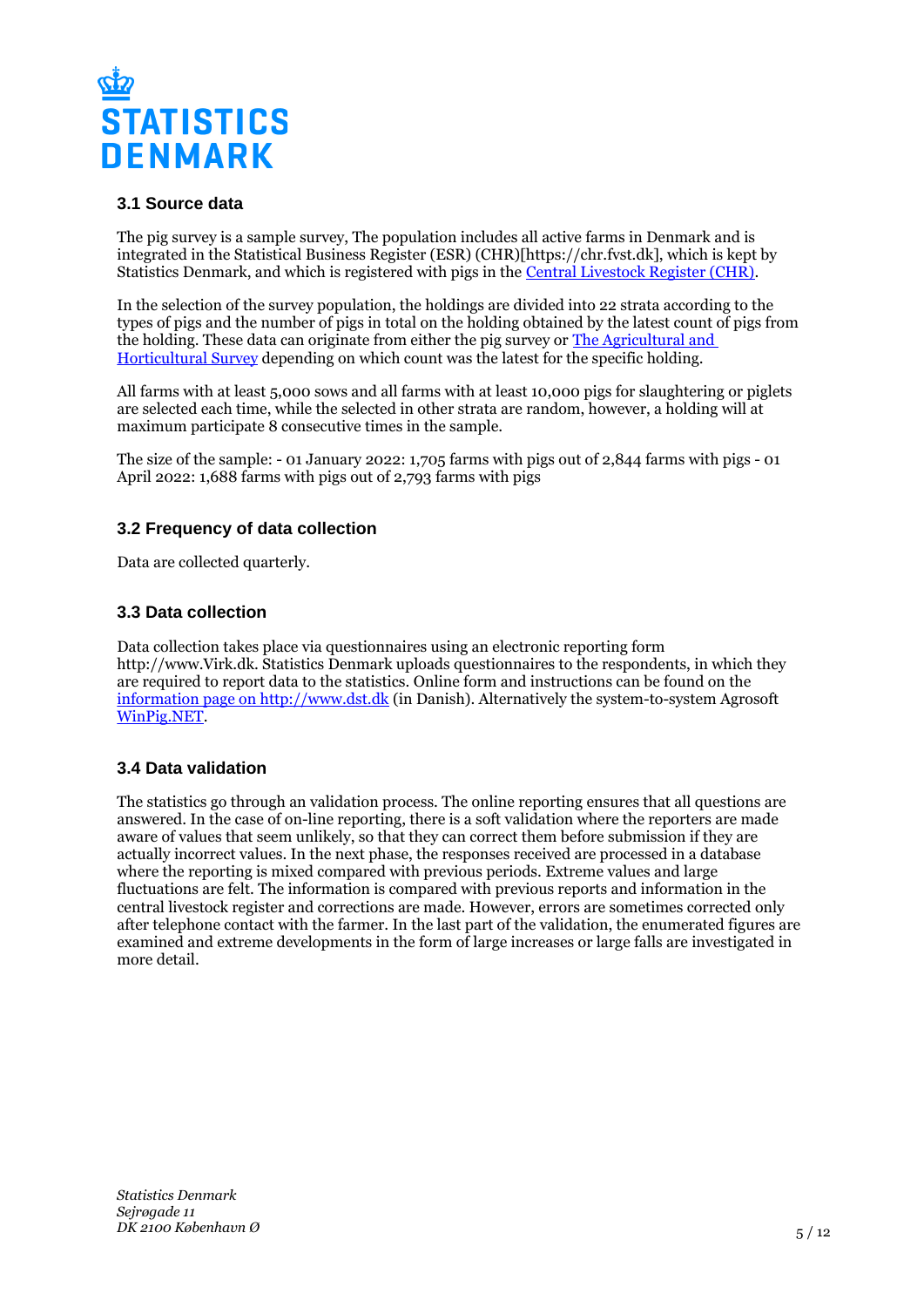

#### **3.5 Data compilation**

The statistics on the stock of pigs is a stratified sample census where all farms with pigs according to the Central Livestock Register [CHR](https://chr.fvst.dk/) constitutes the frame population.

These farms are provided with information on the number of pigs and types of pigs from the most recent pig or agricultural and horticultural counts in which the holdings participated. Based on this information, the population is divided into 22 strata. New farms with pigs are placed in their suitable stratum, as are specially selected farms. Farms that have zero pigs according to the latest census information (but are registered with pigs in CHR) are divided into 5 strata, herds with sows are divided into 8 strata, herds with pigs and piglets are divided into 6 strata and finally are ornamental statistics in a separate statute.

When forming the frame population, companies are not included in bankruptcy and suspension of payments. If bankruptcy, suspension of payments etc. after the farm has been selected for the sample, check in the Central Livestock Register (CHR) whether pigs are still on the property. If there are no more pigs on the property, zero pigs will be reported. If there are still pigs on the property, it is assessed individually whether latest data from previous count can be used. If this is not possible, the unit is not included in the list.

The data collected is enumerated for the population. In case of non-response the farm is excluded from the sample and the extrapolation is increased accordingly for stratum where non response occurs. The non-response is about 5-10 per cent.

#### **3.6 Adjustment**

The data series with the total stock of pigs (pigs, total) are published from 2020 only without seasonal adjustment.

### **4 Relevance**

The pigs survey is of great interest to EU, the Ministry of Environment and Food, The Danish Association of Slaughterhouses and others farmer´s organizations, but also students and interested people in general. The most important purposes of pig surveys are to provide a basis base for forecasts of pigs for slaughter. The statistics are used in financially and environment studies.

#### **4.1 User Needs**

The pig survey is of great interest to EU, the Ministry of Environment and Food, The Danish Association of Slaughterhouses and others farmer´s organizations, but also students and interested people in general. The most important purposes of pig surveys are to provide a base for forecasts of pigs for slaughter. The statistics are used in financially and environment studies.

### **4.2 User Satisfaction**

Statistics Denmark is continuously in contact with the users of these statistics.

#### **4.3 Data completeness rate**

This statistics affected by demands from EU in 1165/2008.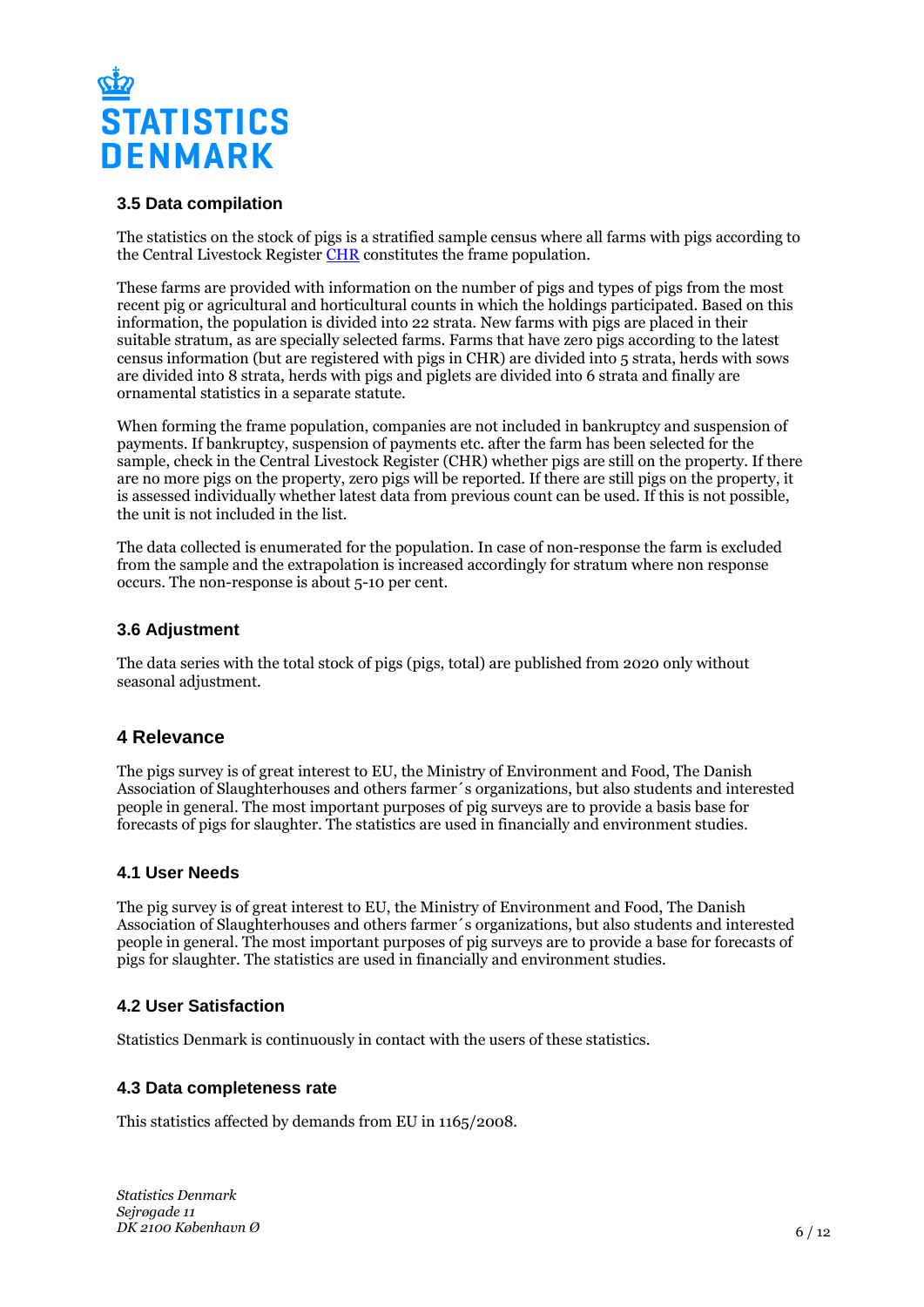

# **5 Accuracy and reliability**

The greatest factor of inaccuracy is updating and matching of the different registers. The relative standard deviation - sampling errors - for pigs is 0.5 per cent to 1.5 per cent. A maximum of 2 per cent has to be observed to meet EU's requirements. As part of a quality assessment statistical errors are calculated for all variables.

# **5.1 Overall accuracy**

The population includes all active farms in Denmark and is integrated in the Statistical Business Register (ESR), which is kept by Statistics Denmark, and which is registered with pigs in the Central Livestock Register (CHR). In order to ensure that the population is up to data Statistics Denmark regularly makes register merges with IACS and every quarter with the Central Livestock Register (CHR). The assumption is that if a farm applies for single payment or reports livestock to the livestock register it must be expected to be active in agriculture and should accordingly be marked as such in the register of Statistics Denmark.

# **5.2 Sampling error**

The standard deviation - sampling errors - for pigs is 0.5 per cent to 1.5 per cent. A maximum of 2 per cent has to be observed to meet EU's requirements. As part of a quality assessment statistical errors are calculated for all variables.

When the holdings are selected, they are divided into 22 strata according to the type of pigs and total number of pigs at the holding. The number of pigs is information from the last survey in which the holding has participated. If a holding with sows has 5,000 pigs or more, it will always be in the pig survey. If a holding with weaners under 50 kilo and pigs for slaughtering has 10,000 pigs or more, it will always be in the pig survey. All the other holdings are selected randomly for the first time, and then the holding will be included in the sample at a maximum of 8 times. The selection method is optimum, i.e. the strata of the total sample are divided so that the variance of the estimated total number of pigs is minimized.

### **5.3 Non-sampling error**

- At the survey on 01 April 2022, the response rate was 96.6 percent i.e. a non-response rate of 4.0 percent for the farms and 4.3 percent for the pigs.
- At the survey on 01 January 2022, the response rate was 97.2 percent i.e. a non-response rate of 2.8 percent for the farms and 2.2 percent for the pigs.

From the census of April 1, 2018 a new stratification of the pig population has been applied. However, this has minimal significance for comparability, a difference of less than 1 per cent has been found. on this calculation method and earlier.

The farmer has to count the pigs at the first day in the quarter.

The are a little more uncertainty about when a female pig over 50 kilo is count as a female pigs for breeding or as a pig for slaughtering.

An other source to mistake, can be that the farmer "forgot" to include pigs from all his farms, especially from renting farms.

The split of pigs below and respectively a live weight of 50 kg can be a little uncertain as in the farm the pigs is normally spilt a live weight of 30 kg.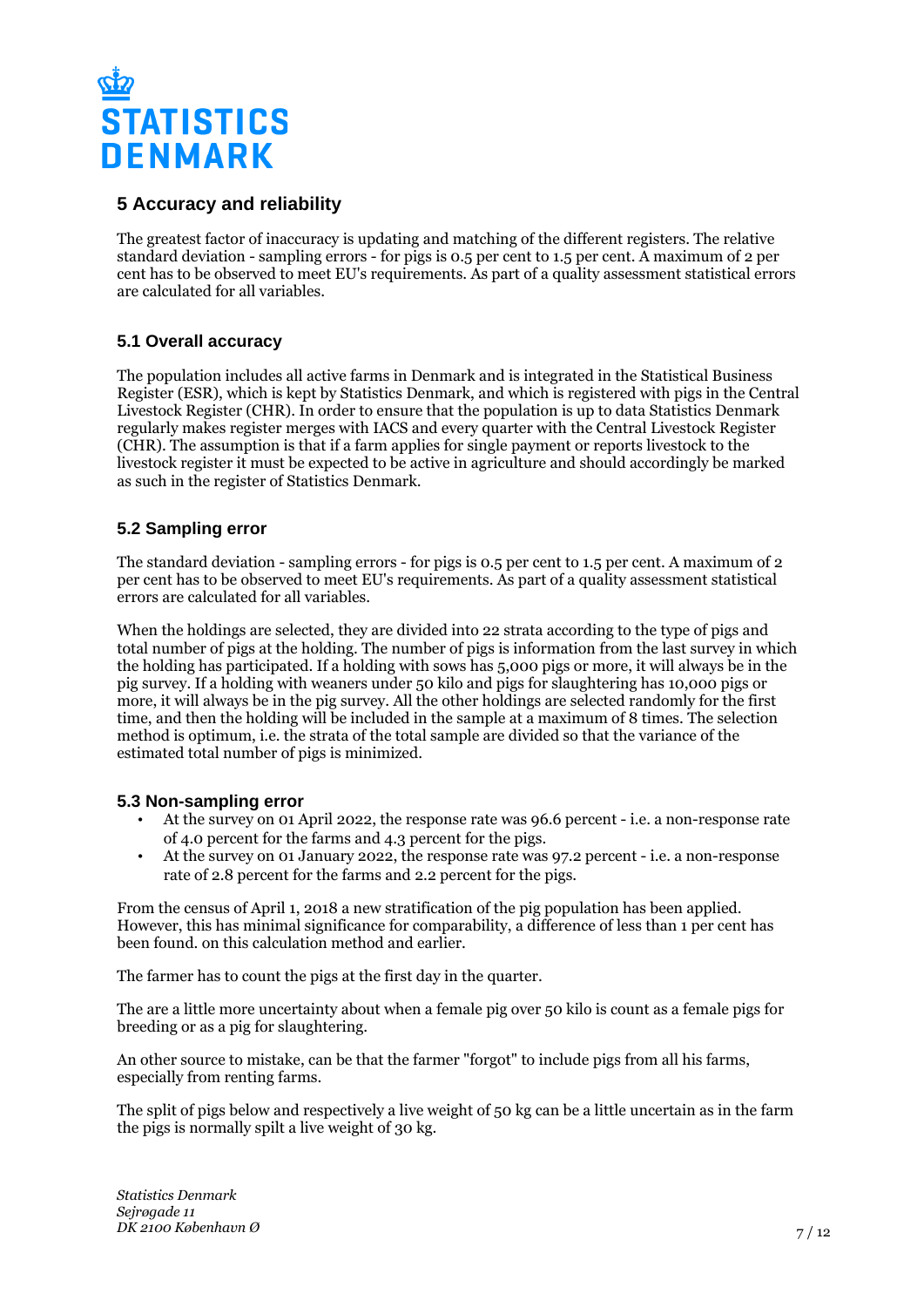

## **5.4 Quality management**

Statistics Denmark follows the recommendations on organisation and management of quality given in the Code of Practice for European Statistics (CoP) and the implementation guidelines given in the Quality Assurance Framework of the European Statistical System (QAF). A Working Group on Quality and a central quality assurance function have been established to continuously carry through control of products and processes.

# **5.5 Quality assurance**

Statistics Denmark follows the principles in the Code of Practice for European Statistics (CoP) and uses the Quality Assurance Framework of the European Statistical System (QAF) for the implementation of the principles. This involves continuous decentralized and central control of products and processes based on documentation following international standards. The central quality assurance function reports to the Working Group on Quality. Reports include suggestions for improvement that are assessed, decided and subsequently implemented.

### **5.6 Quality assessment**

The information is reliable and provides a good basis for preparing forecasts.

### **5.7 Data revision - policy**

Statistics Denmark revises published figures in accordance with the [Revision Policy for Statistics](https://www.dst.dk/en/OmDS/strategi-og-kvalitet/revisionspolitik.aspx)  [Denmark.](https://www.dst.dk/en/OmDS/strategi-og-kvalitet/revisionspolitik.aspx) The common procedures and principles of the Revision Policy are for some statistics supplemented by a specific revision practice.

### **5.8 Data revision practice**

Only final figures are published.

### **6 Timeliness and punctuality**

The figures are usually published without delay in relation to the scheduled data, however with some exceptions in 2012 and 2013.

### **6.1 Timeliness and time lag - final results**

The survey are published quarterly, about 6 weeks after the survey date.

### **6.2 Punctuality**

The statistics are usually published without delay in relation to the scheduled date, however with some exceptions in 2012 and 2013.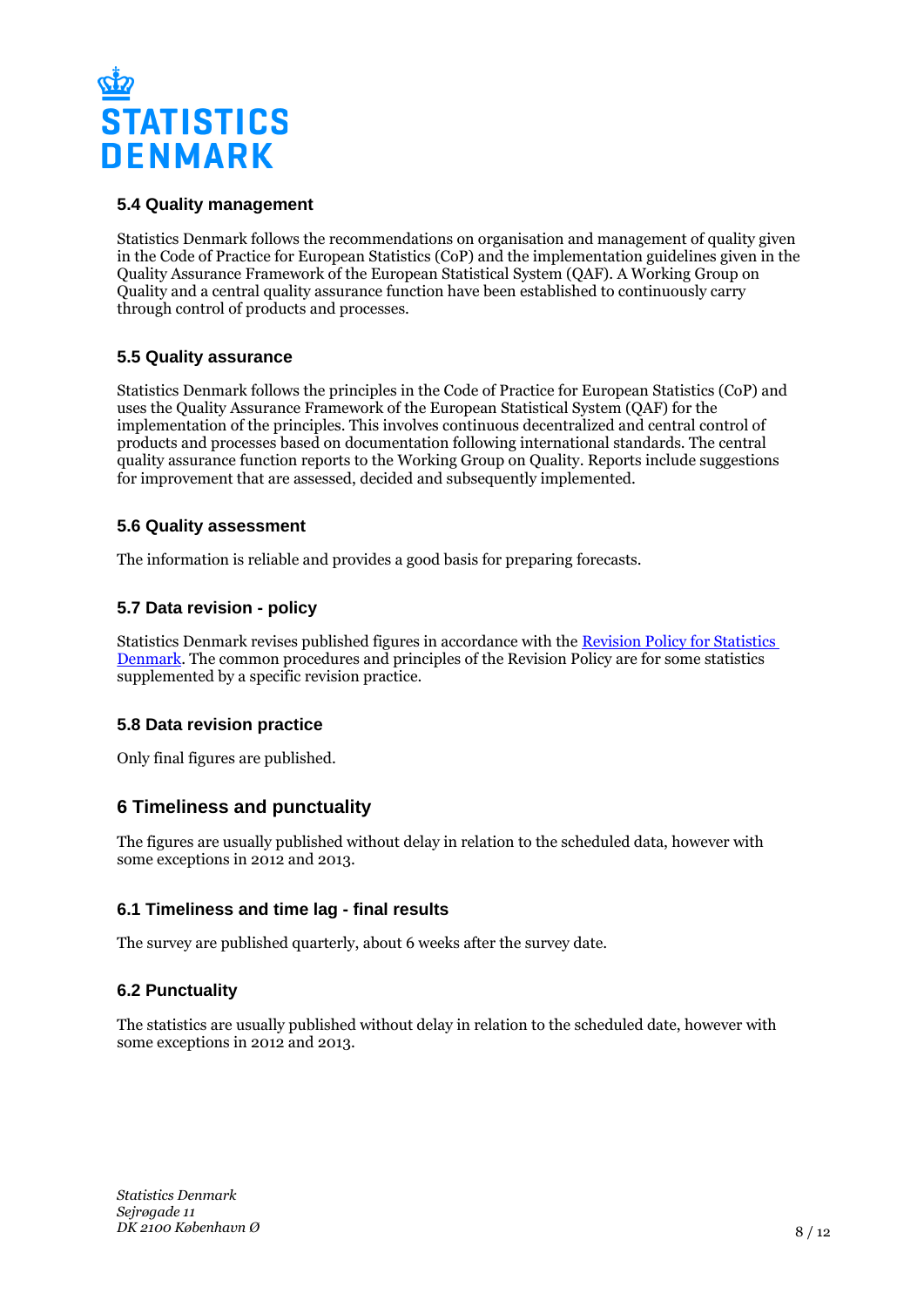

# **7 Comparability**

The pig surveys have been conducted in their present form since April 1974, but the number of pigs have been conducted at varying points in time and frequency since 1915.

# **7.1 Comparability - geographical**

Data for all EU countries can be found in the [Eurostat database](https://ec.europa.eu/eurostat/data/database) . The statistics are produced following principles of an EU regulation so the results are comparable. Statistic Denmark delivers every half year figures to the statistical office of EU, Eurostat.

# **7.2 Comparability over time**

The most important changes took place in 1933 when pigs were classified to 10 groups, compared to 5 groups previously, and pigs were no longer classified according to age but according to their weight. Old data can be find on [LANDBRUGSSTASTIK](https://www.dst.dk/da/Statistik/Publikationer/VisPub?cid=19733) and [LANDBRUG.](https://www.dst.dk/da/Statistik/Publikationer/VisPub?cid=16604)

From the census of April 1, 2018, the stratification of the pig population has been changed. The new statement made a difference of less than 1 per cent. in relation to previous stratificering and extrapolation.

From 1 January 2016. Due to changes in the technical solutions for automatic reporting, in this publication, there is greater uncertainty about certain types of pigs. This is especially about placement in the type of lactating sows, respectively. Golden and pregnant sows. This can also affect the relationship between piglets per sow, usually 12.4 piglets per sow. So, but this time 12.1. There is also a little greater uncertainty as to when a pig of more than 50 kg is calculated as a breeding animal or as a pigs for fattening.

From 1 July 2011 the number of units in the population was reduced form all holdings (about 46,000) to all holdings with pigs (about 5,500).

In 1946 the survey was extended to include all Denmark, compared to only rural municipalities previously.

Over the years that followed the classification of pigs has seen minor changes.

In 1974 the census method and the census groups were changed to comply with an EC Directive.

From 1980 when the number of sampling units were reduced from 10,000 to 5,000 it has not been possible to publish regional figures.

From 1 January 1998 the groups of piglets under 20 kg and weaners 20-50 kg were altered to sucking pigs with sows and weaners under 50 kg.

From 1 January 2004 the number of sampling units were reduced from 5,000 to 3,500.

From 1 July 2011 the number of sampling units were reduced from 3,500 to 2,500.

The number of sampling units was extraordinary 2,800 at the 1 April 2012.

From 1 July 2011 the number of units in the population was reduced from all holdings (about 46,000) to all holdings with pigs (about 5,500).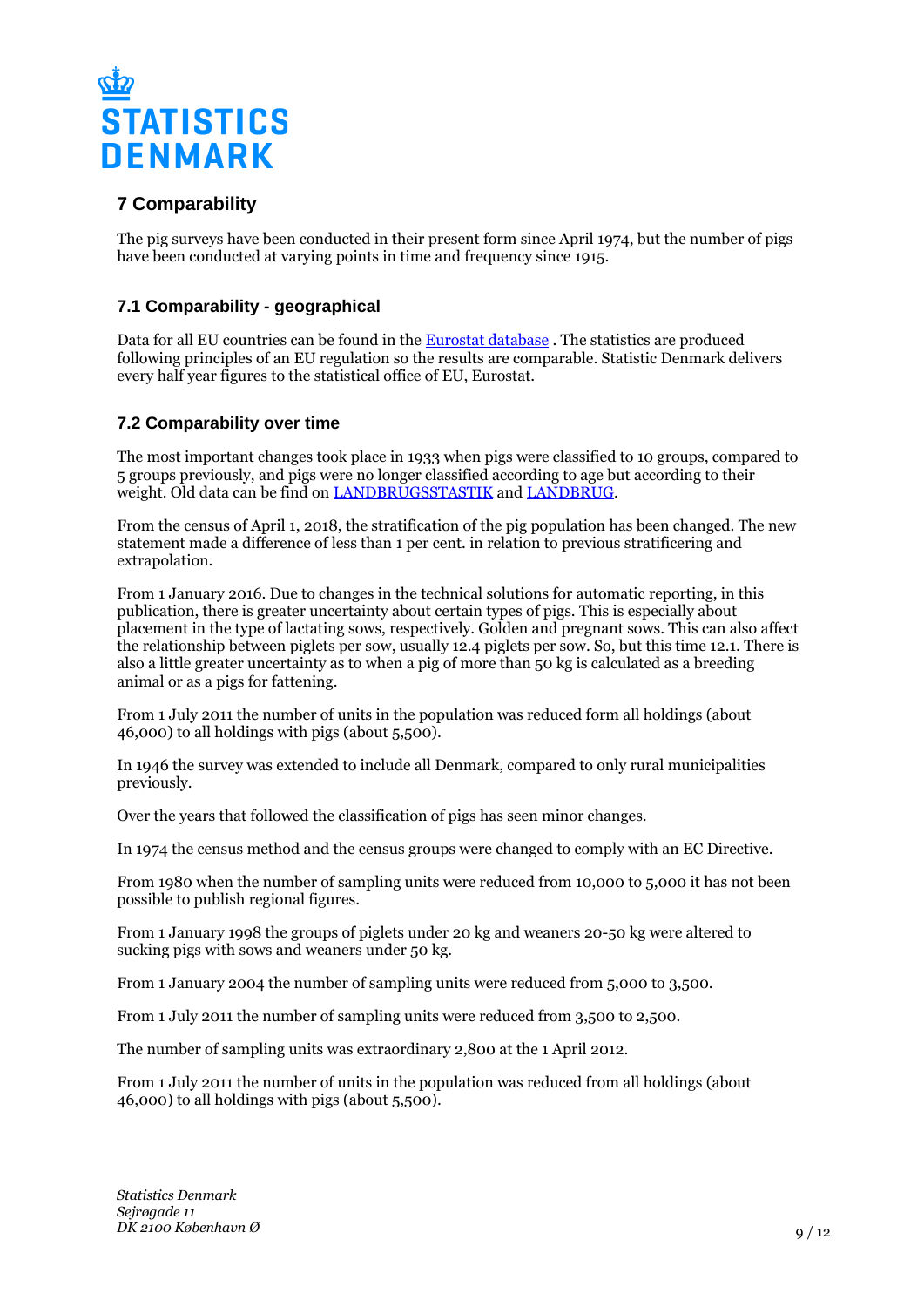

#### **7.3 Coherence - cross domain**

Every year the Agricultural and Horticultural Survey is public and there is it possible to find figures on the total number of pigs. See Stat Bank

[Livestock by county, unit and type](http://www.statbank.dk/HDYR07)

[Livestock by area, unit and kind](http://www.statbank.dk/HDYR1) 

[Livestock by unit and size of herd](http://www.statbank.dk/HDYR2)

[Livestock combination with cattle and pigs by region, type and unit](http://www.statbank.dk/KOMB07)

There are some different in the figures in the two surveys because of different samples and populations. See the Documentation of Statistics for Agricultural and Horticultural Survey for more information.

### **7.4 Coherence - internal**

Not relevant for this statistics.

# **8 Accessibility and clarity**

These statistics are published semiannually in a Danish press release and quarterly in the Statbank table [SVIN](http://www.statbank.dk/SVIN). For further information, see the subject page for [Livestock](https://www.dst.dk/en/Statistik/emner/erhvervslivets-sektorer/landbrug-gartneri-og-skovbrug/husdyr). Data with long timeseries can be find on [Livestock \(historic\) by type of livestock.](http://www.statbank.dk/HDYR1920)

#### **8.1 Release calendar**

The publication date appears in the release calendar. The date is confirmed in the weeks before.

#### **8.2 Release calendar access**

The Release Calender can be accessed on our English website: [Release Calender.](https://www.dst.dk/en/Statistik/offentliggoerelser.aspx)

#### **8.3 User access**

Statistics are always published at 8:00 a.m. at the day announced in the release calendar. No one outside of Statistics Denmark can access the statistics before they are published.

#### **8.4 News release**

The figures are published in news release, NYT from Statistics Denmark. [Svinebestanden.](https://www.dst.dk/da/statistik/nyt/NytHtml?cid=18550)

#### **8.5 Publications**

Data are public in Statistisk Tiårsoversigten and Statistical Yearbook.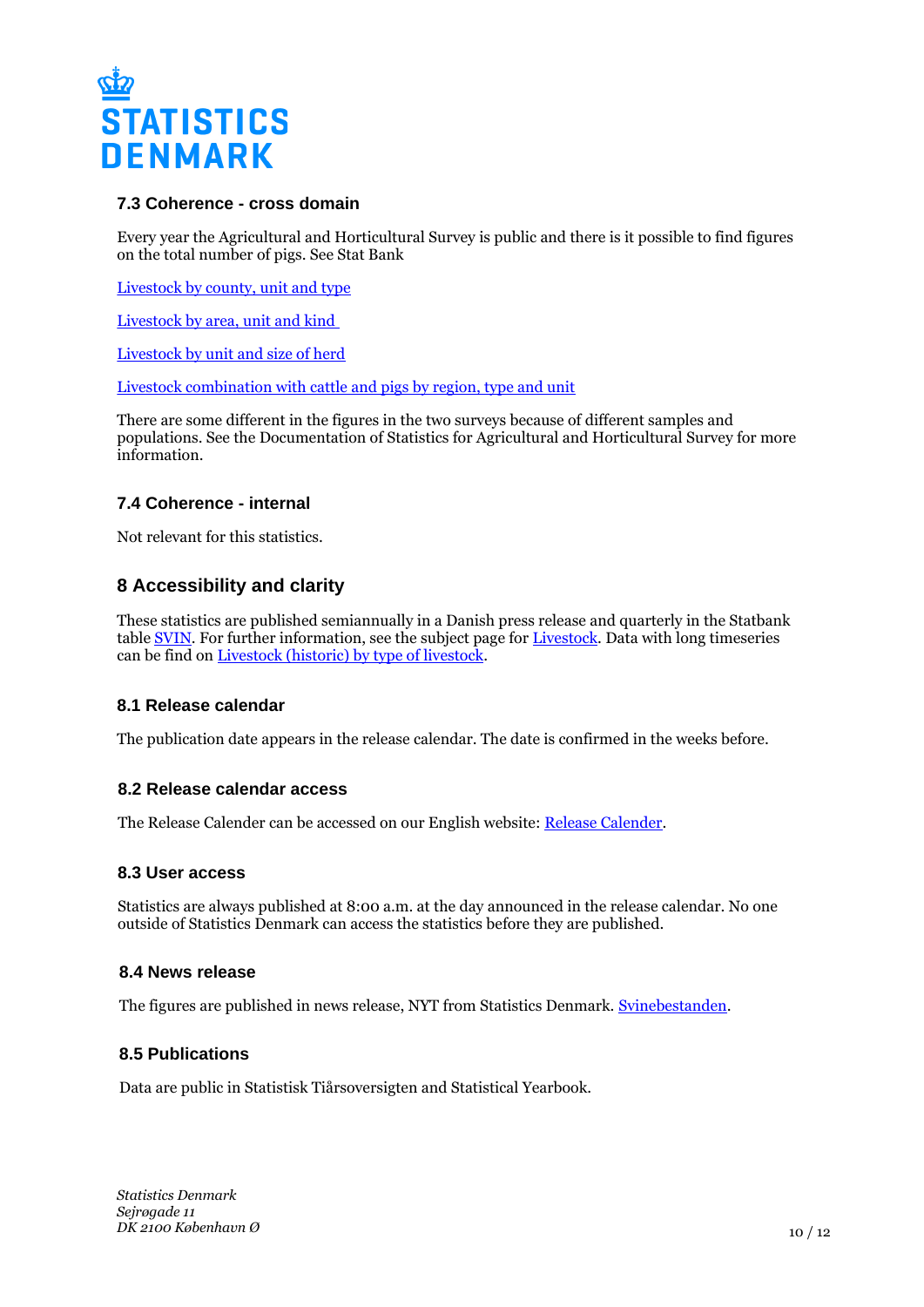

### **8.6 On-line database**

The statistics are published in the StatBank in the following table:

#### **8.7 Micro-data access**

There is no micro-data access.

#### **8.8 Other**

Two times a year Denmark must deliver data to Euro stat. There a delivered some aggregated data, which are not public national.

For figures for all countries in EU see [Eurostats databank.](https://ec.europa.eu/eurostat/data/database)

The figures between the countries can be compare as the figures are produces after the same instructions and principles.

#### **8.9 Confidentiality - policy**

In the compilation of the herd of pigs, the confidentiality policy of Statistics Denmark is followed [Datafortrolighedspolitik.](https://www.dst.dk/ext/formid/datafortrolighed)

#### **8.10 Confidentiality - data treatment**

These statistics are not published on a level of detail that necessitates confidentiality". In the compilation of the herd of pigs, the confidentiality policy of Statistics Denmark is followed [Datafortrolighedspolitik.](https://www.dst.dk/ext/formid/datafortrolighed)

#### **8.11 Documentation on methodology**

Not relevant.

### **8.12 Quality documentation**

Results from the quality evaluation of products and selected processes are available in detail for each statistics and in summary reports for the Working Group on Quality.

### **9 Contact**

The administrative placement of this statistics are in the division of Food Industries. The person responsible is Mona Larsen, tel. + 45 39 17 33 99, e-mail: mla@dst.dk

#### **9.1 Contact organisation**

Statistics Denmark